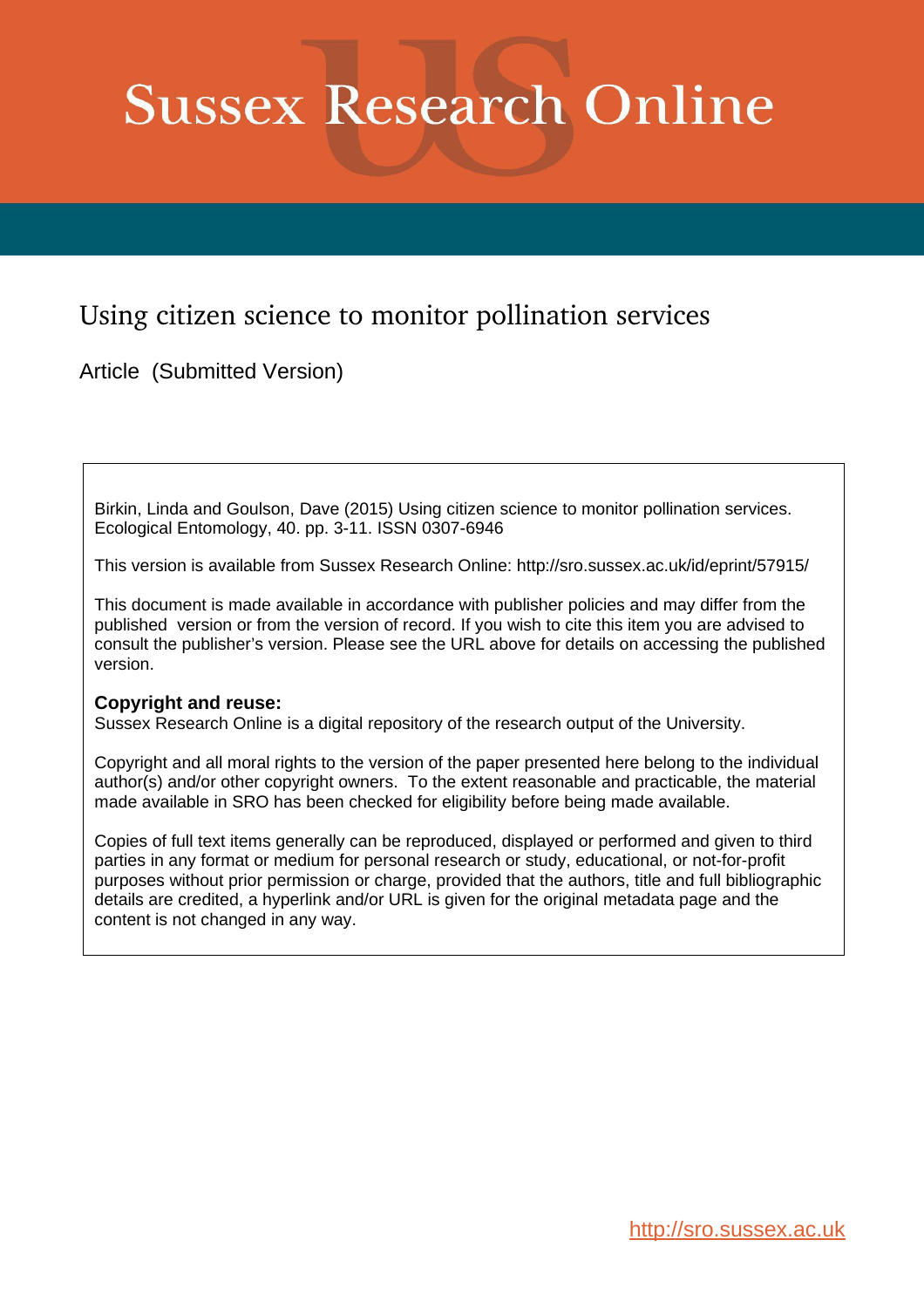| $\mathbf{1}$   | <b>Using Citizen Science to Monitor Pollination Services</b>                                                                                                |
|----------------|-------------------------------------------------------------------------------------------------------------------------------------------------------------|
| $\overline{2}$ | L. Birkin <sup>1</sup> and D. Goulson <sup>1</sup>                                                                                                          |
| 3              |                                                                                                                                                             |
| 4              |                                                                                                                                                             |
| 5              | <sup>1</sup> School of Life Sciences, John Maynard Smith Building (JMS), University of Sussex,                                                              |
| 6              | Falmer Campus, Brighton, BN1 9QG.                                                                                                                           |
| 7              |                                                                                                                                                             |
| 8              |                                                                                                                                                             |
| 9              |                                                                                                                                                             |
| 10             |                                                                                                                                                             |
| 11             |                                                                                                                                                             |
| 12<br>13       | Correspondence: Linda Birkin, School of Life Sciences, John Maynard Smith<br>Building (JMS), University of Sussex, Falmer Campus, Brighton, BN1 9QG. Email: |
| 14             | L.Birkin@sussex.ac.uk                                                                                                                                       |
| 15             |                                                                                                                                                             |
| 16             |                                                                                                                                                             |
| 17             | Key Words:                                                                                                                                                  |
| 18             | Bees; bumblebees; pollinator; Vicia faba; ecosystem services; urban; crop                                                                                   |
| 19             | yield                                                                                                                                                       |
| 20             |                                                                                                                                                             |
| 21             |                                                                                                                                                             |
| 22             |                                                                                                                                                             |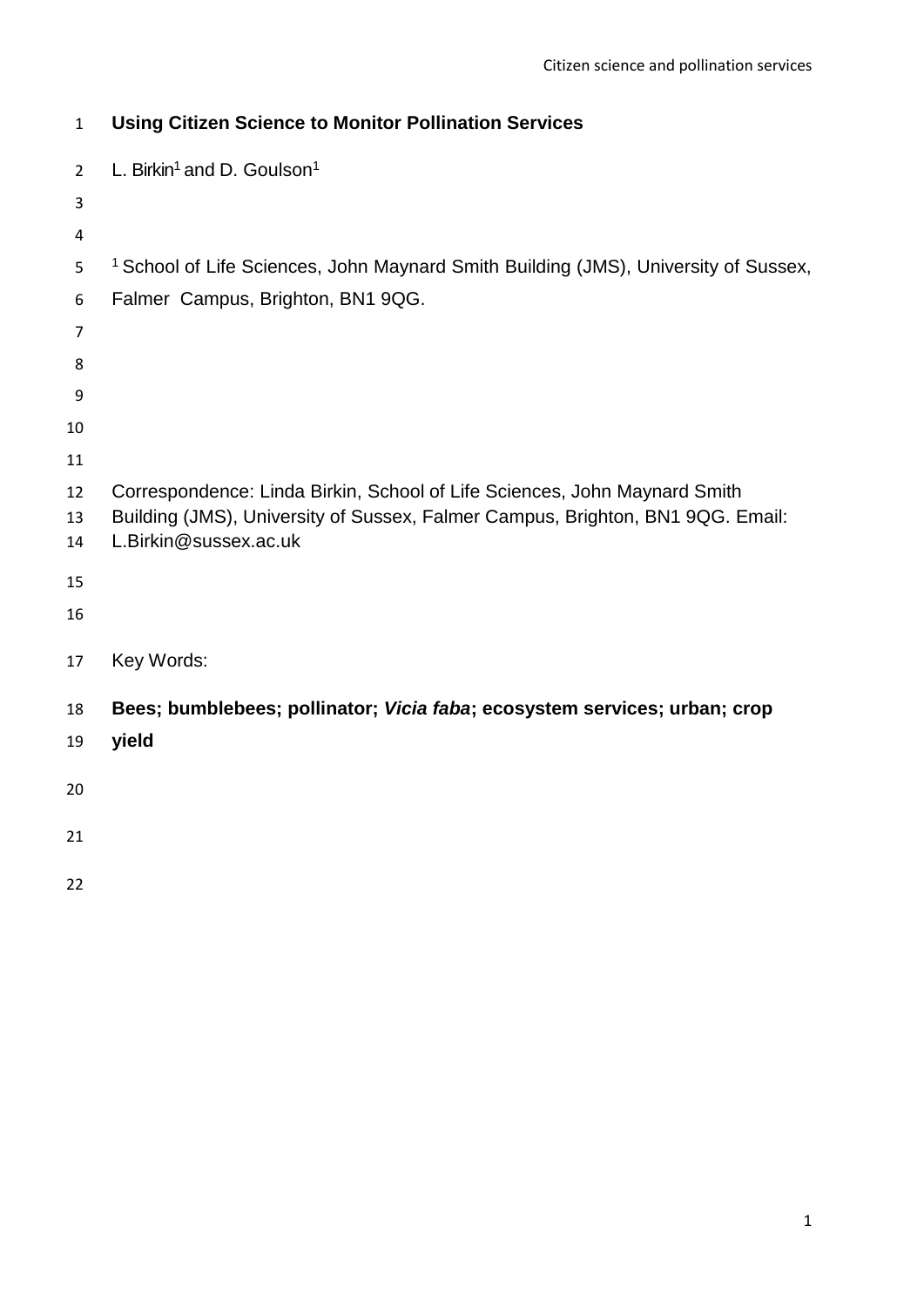# **Abstract**

- 24 1) Pollination by insects is a vital ecosystem service and the need for its assessment is increasing in recognition and political pressure, but there are currently no large-scale systematic monitoring schemes in place to measure the direct provision of this service.
- 2) This study tested a protocol for using a Citizen science approach to quantify pollination service provision in gardens and allotments, requiring participants to grow *Vica faba* plants and carry out some simple manipulations of the pollination environment (flowers with bees excluded, flowers hand-pollinated, or flowers left for local pollinators to visit). Volunteers assessed yield in the three treatments.
- 3) Eighty participants from across the UK successfully completed all parts of the protocol; a further ninety three participants were unsuccessful but actively engaged with the project
- 4) Overall, our results suggest that pollination services for *V. faba* are currently not limiting in gardens or allotments in the UK. It is possible and cost-effective to recruit volunteers to collect data on pollination deficits using this protocol.
- 5) The approach used in this paper, which could readily be extended to
- incorporate other plant species reliant on different guilds of pollinators, is
- feasible for adoption as a national monitoring scheme for pollination services.

## **Introduction**

 Human societies receive goods and benefits as a result of natural processes. Such benefits are commonly considered within the developing frameworks of 'Ecosystem Services' (Costanza *et al.*, 1997; Haines-Young & Potschin, 2010; Bateman *et al.*, 2013), and in a world ever more influenced by human decisions there is an increasing need for informed consideration of how these services are realised, and how they are affected by anthropogenic actions. Animal-mediated pollination is one such ecosystem service, which is vitally important for the production of many crops, and as a wider contributor to the maintenance of robust natural ecosystems (Dicks *et al.*, 2013; Vanbergen *et al.*, 2014). In temperate regions in particular, the majority of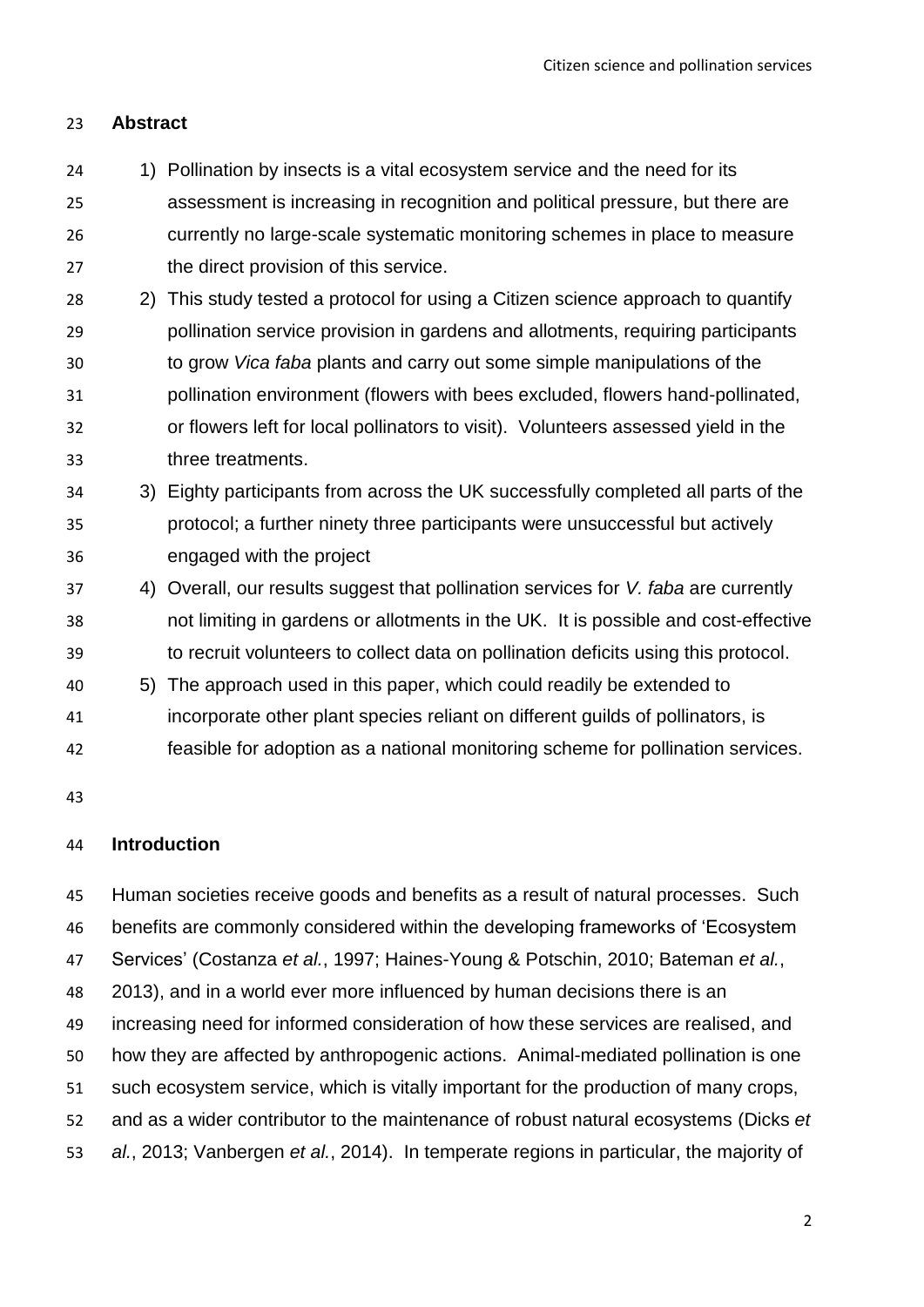pollination services are provided by insects, especially bees and hoverflies (Klein *et al.*, 2007; Kremen *et al.*, 2007; Jauker & Wolters, 2008).

 Realistic assessment of the value of any ecosystem service relies on accurate information about the need for that service and good understanding of the processes involved in the delivery (Costanza *et al.*, 1997; Haines-Young & Potschin, 2010; Bateman *et al.*, 2013), and pollination services are no exception (Winfree *et al.*, 2011). Current valuation estimates of pollination services – based on existing understanding and manipulations of the insect-pollinator relationship – are not without debate (Ghazoul, 2005; Steffan-Dewenter *et al.*, 2005; Klein *et al.*, 2007), but even widely varying estimates illustrate the scale of the service being considered. Recent estimates of the global value of pollination range between \$112 to \$200 billion annually (Costanza *et al.*, 1997; Kremen *et al.*, 2007), and agricultural pollination alone is estimated as worth €153 billion (Gallai *et al.*, 2009). In Europe, 84% of crop species are dependent on pollination for improving yield and quality to some extent (Klein *et al.*, 2007), and the recent UK National Ecosystem Assessment (NEA) valued the contribution of pollination to UK crop yields at £430 million in 2007,

representing 8% of the market at the time (Smith *et al.*, 2011).

 To date there is no *standard* method of valuing pollination services and no long-term monitoring programmes in place to collect relevant data, although this is acknowledged as a priority area (Dicks *et al.*, 2013). The recent National Pollinator Monitoring Strategy for England sets out a 10-year plan for supporting pollination services, emphasising the need to develop a monitoring framework for pollinators using 'Citizen Scientists' (Defra, 2014) i.e. volunteers participating in data collection 77 often under instructions from professional scientists. Many existing systematic wildlife monitoring schemes already use that approach (Dickinson *et al.*, 2010), as it enables such schemes to cover much larger spatial and temporal scales than would otherwise be possible, due to time, cost or personnel restrictions, but still gather reliable information (Schmeller *et al.*, 2009; Silvertown, 2009; Kremen *et al.*, 2011). These large-scale observational projects are important sources of information for conservation planning (Mackechnie *et al.*, 2011; Roy *et al.*, 2012).

 The requirement for adequate pollination provision is not restricted to agricultural settings or semi-natural areas. As the human population continues to increase, so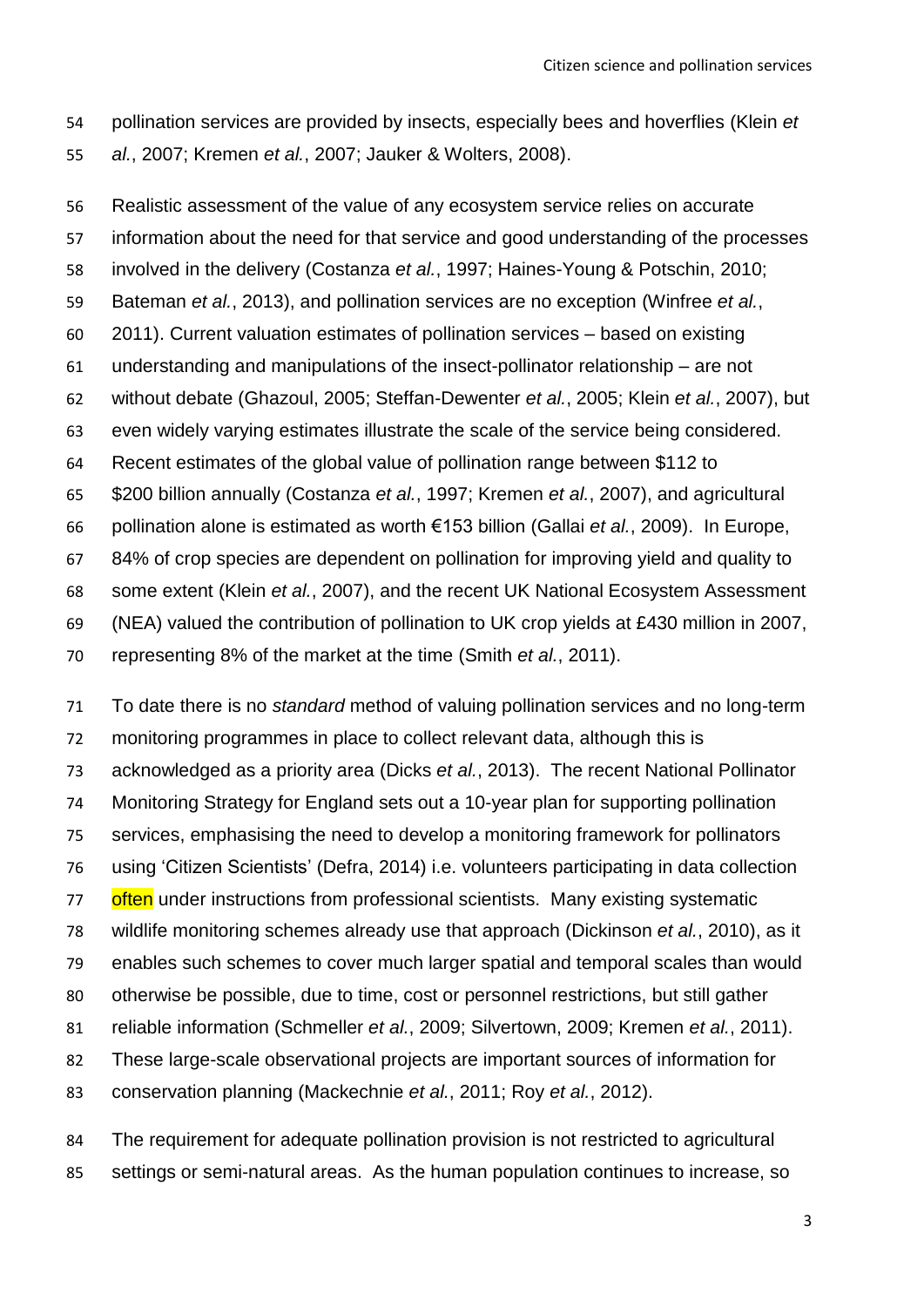does the proportion of global land area that can be considered to be 'urbanised', and fifty-four percent of the world's population now live in urban areas (WHO, 2014). These urban environments vary in terms of the characteristics of the 'green' spaces present, but pollination is still required for urban / peri-urban agriculture, for garden and allotment produce, and by wild plants growing in built environments. Urban crop yields are not recorded on any systematic basis, and although some studies have shown greater seed set in garden plants (Cussans *et al.*, 2010; Samnegård *et al.*, 2011), it is not known if urban pollination represents a limiting or adequate service provision. Urban environments are particularly amenable to Citizen science schemes, containing a large population of potential observers (Davies *et al.*, 2011) and enabling participants to literally 'do it at home'.

 The intention of our project is to test whether monitoring the level of pollination service provision present in green spaces can be achieved using Citizen science to collect data; and if such an approach reveals a current deficit in the UK. Schemes which aim to survey the make-up of the pollinator community (such as the Urban Pollinators Project, led by the University of Bristol, under the Insect Pollinator's Initiative), or generate trend data for pollinator populations (particularly schemes such as the Bumblebee Conservation Trust (BBCT) 'Beewalks', and the Great British Bee Count), are underway both in the UK and internationally (Westphal *et al.*, 2008). Similarly, the Great Sunflower Project in the US, which requires participants across the country to grow a sunflower at home, and record the frequency of insect visitors (Oberhauser & LeBuhn, 2012) illustrates the ability of Citizen science studies to operate at a national scale. The Urban Pollination Project currently underway at Washington University uses a similarly detailed protocol (with hand-pollinated, local- pollinated and pollinator-excluded plants) on a smaller scale to measure the yield of tomato plants, and pollination success in Seattle community gardens (Potter & LeBuhn, 2015).

 However, there are no national-scale monitoring schemes underway that attempt to deploy citizen scientists to assess the provision of the pollination service more directly, examining the level of pollination occurring, rather than extrapolating from the potential population of pollinators present.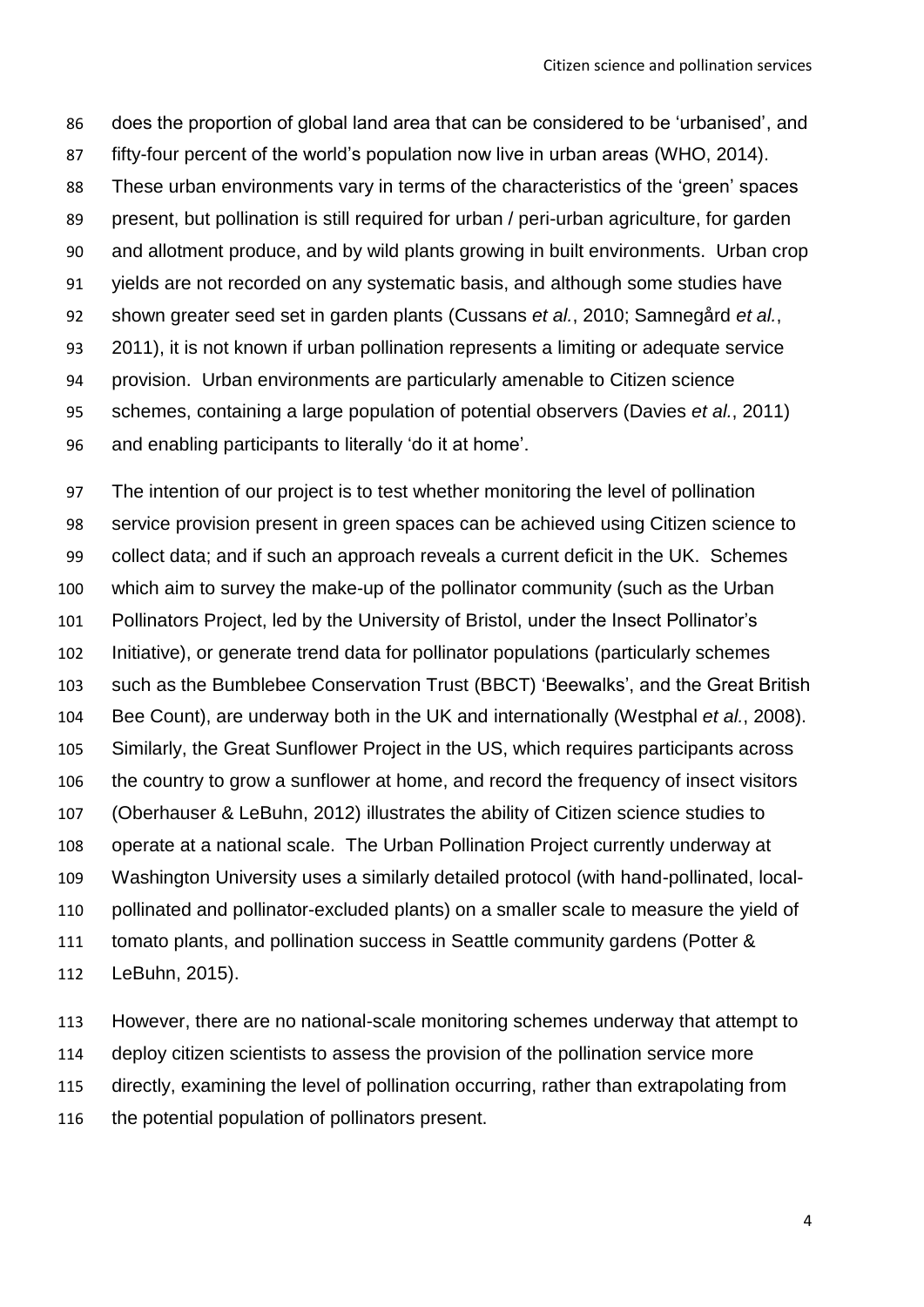In our study, project participants grew pollination-dependent plants, conducted simple manipulations, and recording the resulting yields, to determine if the existing pollinator community was providing an adequate or limiting service. *Vica faba*, commonly known as 'Broad' or 'Field' bean, was selected as the experimental plant, due to its pollination requirement (pollinated primarily by long-tongued bumblebees, with some pollination from smaller bees such as honeybees (Free, 1966; Kendall & Smith, 1975)), its popularity as a garden crop, and the ease of growing the plants from seed and maintaining them once matured. Cage experiments to manipulate pollinator access to *V.faba* flowers have shown that while the plant is capable of some self-compatibility – with the amount varying by cultivar and proportion of hybrid plants – mechanical action by insect pollinators (or by manual 'tripping' of the flowers) increases yield by about a third (Drayner, 1959; Hanna & Lawes, 1967; Kendall & Smith, 1975; Free & Williams, 1976). Yield should thus be sensitive to a deficit of pollinator visits.

#### **Methods**

#### *Survey methods*

 In February 2014 members of the public were invited to participate in the first season of the project, titled "*Bees 'n Beans"* and scheduled to commence in April 2014. Recruitment was primarily achieved via online social media (Twitter, websites and articles in the BBCT newsletters). Volunteers' names, postal addresses, and email addresses were collected online using a poll, with a total of 551 initial participants. No further selection criteria were applied to the volunteers within the sign-up group, all valid addresses were included.

- Project kits were posted to the participants in March 2014 (across seven consecutive
- working days), and contained 12 seeds of a dwarf variety of *V. faba* ("The Sutton",
- supplied by D.T. Brown Seeds, www.dtbrownseeds.co.uk), 1m<sup>2</sup> of insect exclusion
- netting, 8x1.5 L fold-down PVC pots, instructions and recording sheets. Updates to
- the instructions, video recording showing the methodology, and ongoing
- communication with participants were conducted by email. A help-line was provided
- by email and telephone to cover requests for assistance.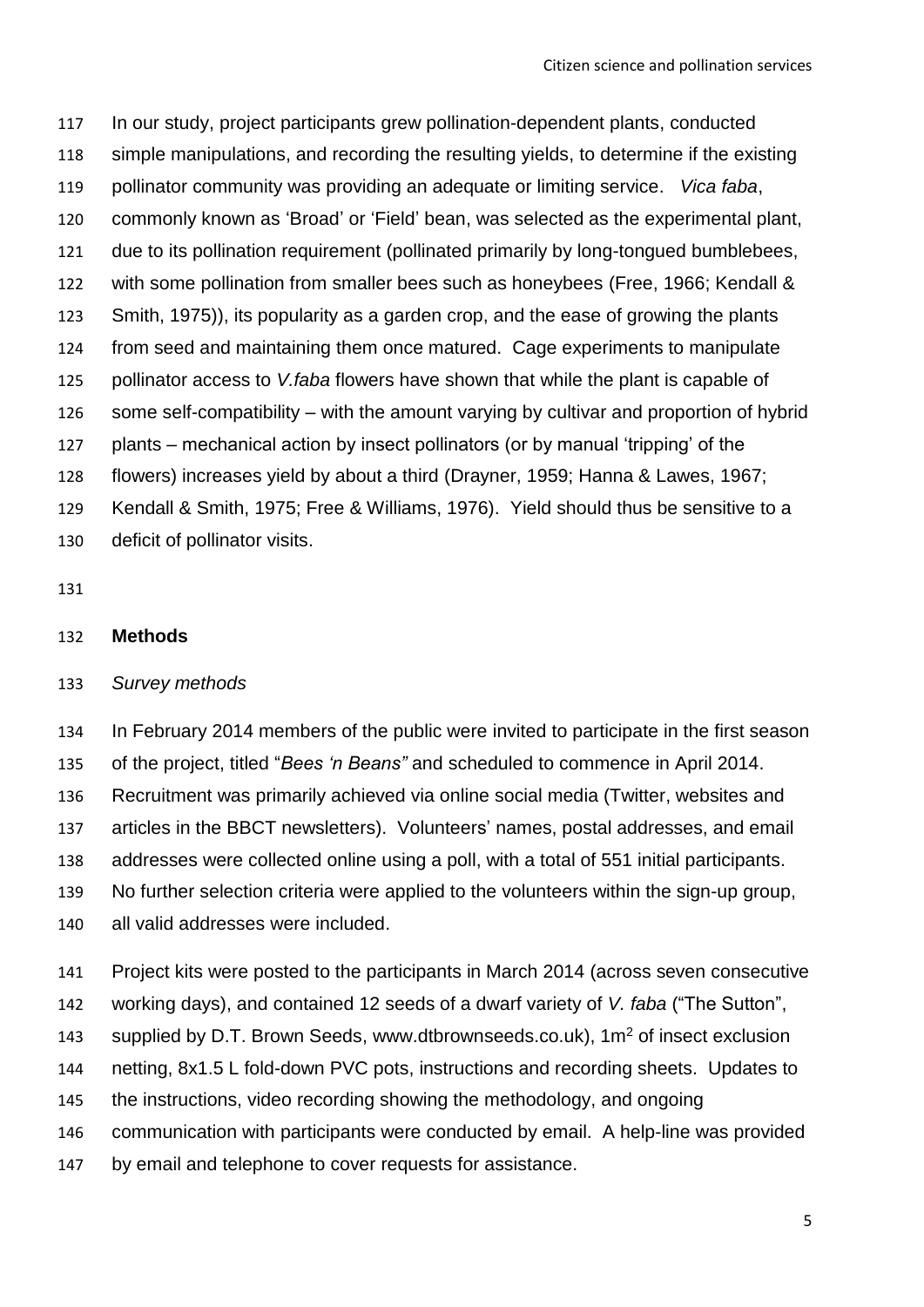Participants were required to germinate all seeds in the pack and grow eight plants in the provided pots, using commercially available compost as the growing medium (not provided; purchased by participants). Soil quality, and other environmental conditions were therefore standardised within sites, but not between them. Participants were asked to select four similar sized plants as their experimental plants before flowering began. The treatments were randomly allocated to these plants, using an online random number generator to select which plant received which treatment (http://www.random.org/). One plant had pollinators excluded with the provided netting (the 'netted' plant), one plant would be cross-pollinated by hand every two days (the 'hand pollinated' plant) and one plant was left to the actions of local pollinators (the 'local-pollinated' plant); the spare plant provided pollen for hand-pollination.

Hand-pollination was achieved by removing the anthers from flowers on the spare

- plant, opening the hand-pollinated plant flowers by pulling down gently on the lower
- petals, and applying the removed anthers across the stigma of the open flower.
- Removed anthers were used to pollinate three hand-pollinated flowers, then
- discarded and replaced. Ten weeks after flowering started, volunteers counted and
- recorded the resulting pods and their weight, plus the number and weight of beans
- 166 from each treatment. Electronic kitchen scales, correct to the nearest gram, were
- 167 generally used to weigh the beans.
- During the experiment, participants recorded information about the characteristics of
- the individual sites involved on the provided recording sheets (the categories are
- 170 listed in Table 1). Participants were also asked to record any flower visitors seen
- 171 during 15 minute observation periods during flowering, and to note what proportion
- 172 of flowers had suffered from robbing. This information was returned to the research
- group using an online questionnaire.
- Participants were asked to inform the research group if their experiment failed and to
- provide information on why this had occurred. They were encouraged via email
- reminders to return the final results using the online recording sheet. They were also
- requested to complete an evaluation form at the end of the project, whether their
- harvest had been successful or not.
- *Site characteristics*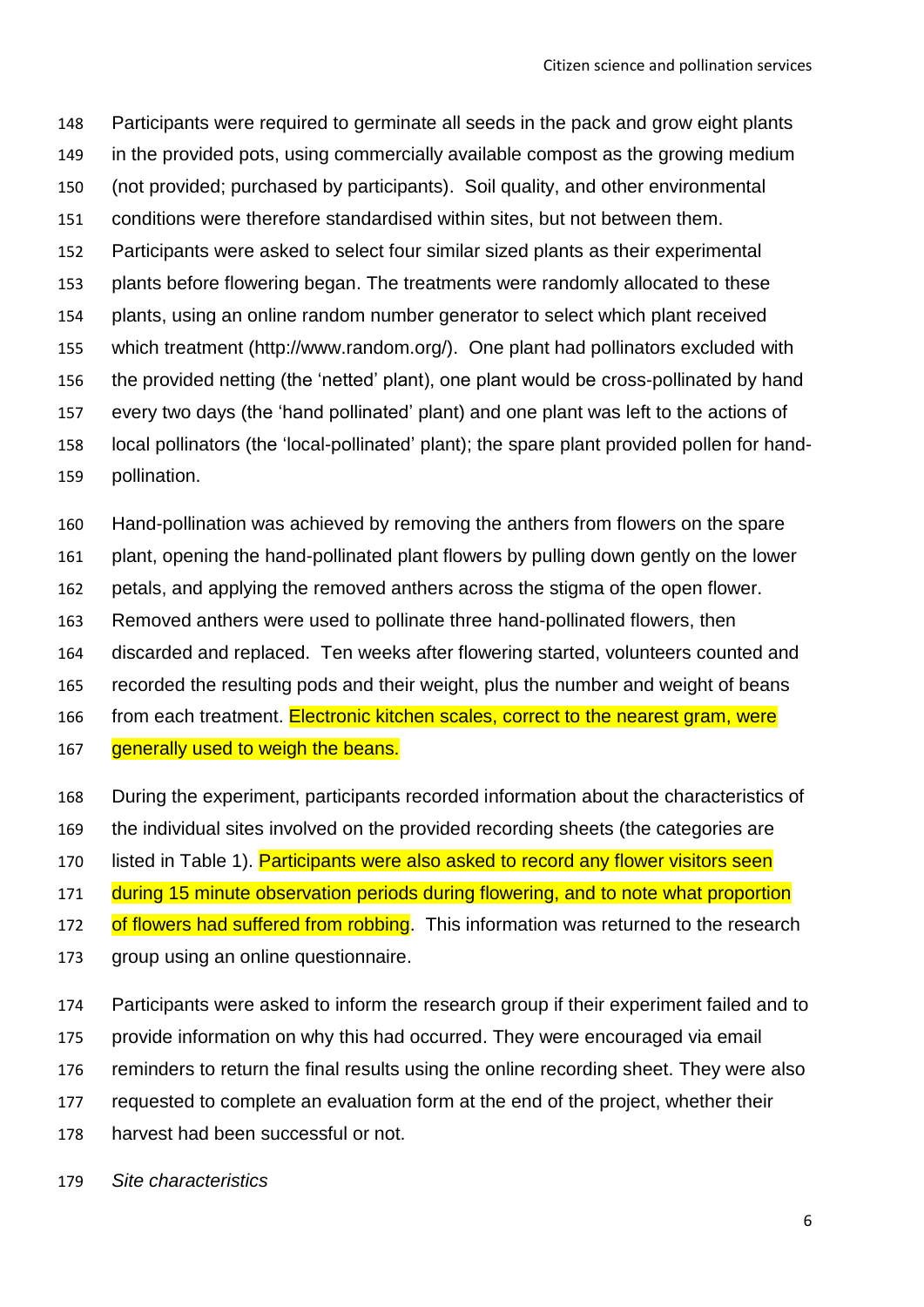- ARC GIS was used to extract the 'private garden' polygons from OS Mastermap
- Topographic layer, in 500m circles centred around each site address (or postcode
- centre, if the address could not be geocoded). The area of gardens within each
- surrounding 500m circle was included in the analysis, to examine if 'urban' areas
- with different proportion of managed garden spaces showed differences in the
- pollination provision within those sites.

#### *Statistical analysis*

 Statistical analysis was carried out in SPSS 22, using Generalised Linear Models (GLMs) to compare the yield measurements (number or weight of pods and beans) for each treatment, and by the other factors listed in Table 1. Weights of pods and beans were analysed with normal errors, while pod and bean numbers were over- dispersed counts and so were analysed with negative binomial errors with a log link. All factors listed in Table 1 were fitted to the initial model as main effects and relevant interaction terms, with model simplification via stepwise removal of non- significant factors (Dougherty & Shuker, 2014). Post hoc pairwise comparisons were obtained through the SPSS GLM interface, with dummy-coding of categorical explanatory variables performed automatically by the SPSS software.

#### *Hand-pollination method comparison*

 The supplementary hand-pollination method used in the protocol requires cross- pollination from spare plants, in accordance with the methods used in agricultural field studies (Free, 1966; Garratt *et al.*, 2014). However, *V. faba* varieties vary in their level of self-compatibility (Drayner, 1959; Hanna & Lawes, 1967). The protocol used cross-pollination because we had not tested if there is a difference in yield produced by cross-pollination and mechanical tripping alone in this variety of *V. faba* ("The Sutton"). The crossing method is more complex, and involves more physical handling of the flowers than tripping requires, so tripping may be more suitable for a citizen science protocol if it is equally effective.

 To enable comparison of hand-pollination methods, with the potential to simplify the protocol for citizen scientists in future years, a supplementary study was carried out. Seventy-five seeds were planted in 1.5L pots in a glasshouse at University of Sussex. At seven weeks, before flowering began, 50 plants were paired for growth form (same height, number of stems), and one of each pair assigned randomly to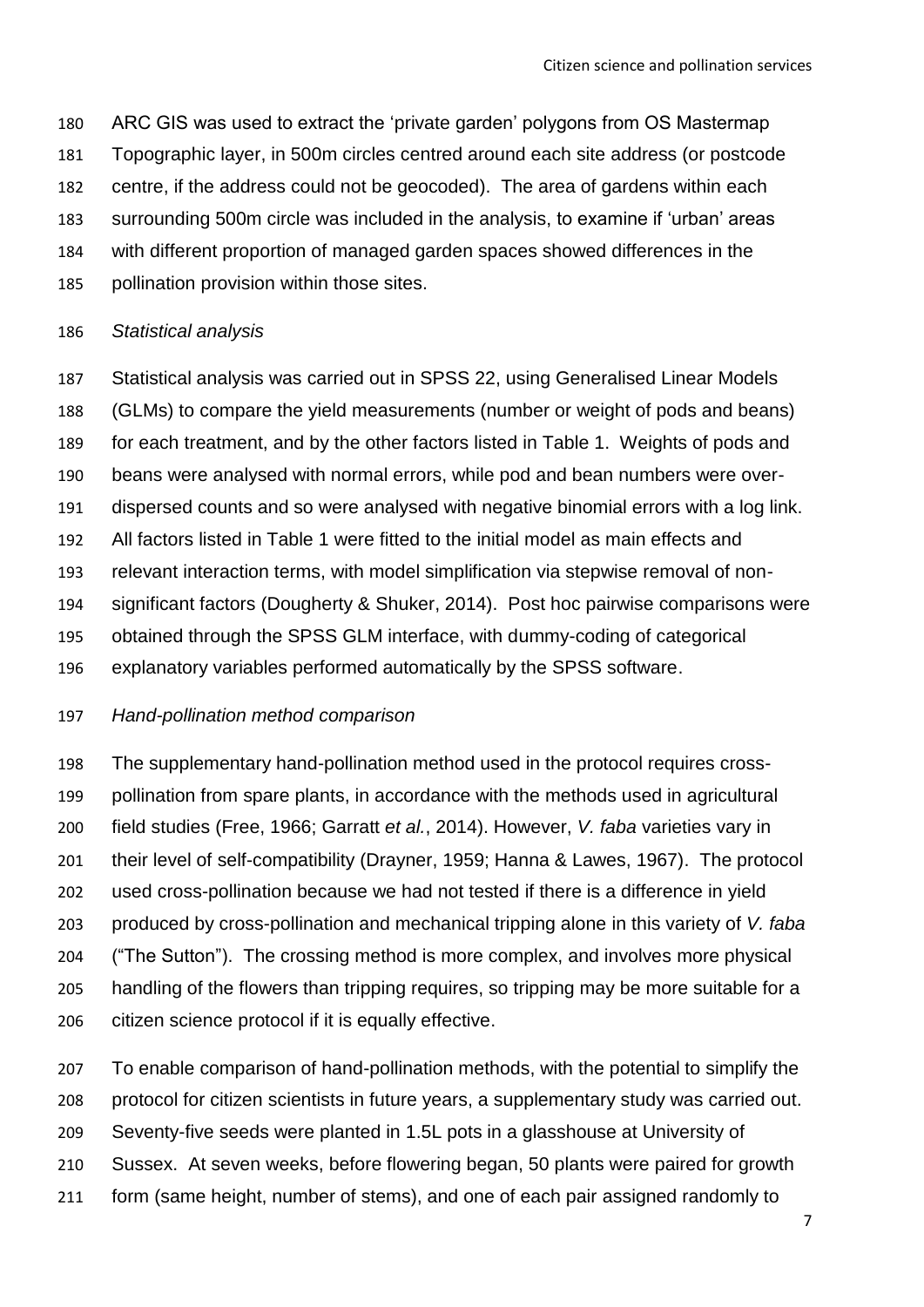either the hand pollination treatment (using cross-pollination, see *2.1.*), or to a

treatment where the flowers were 'tripped' only (opened and closed four times), with

 no cross-pollination. The remaining plants were kept under the same conditions as a source of pollen.

The test plants were randomly positioned in a pollinator-excluded greenhouse,

created by covering all vents in mesh fabric. Plants were kept well watered, hand-

pollinated every two days, and fed 25ml of a domestic-use tomato feed ("J. Arthur

Bower's – Ready To Use") twice a week. Flowering occurred approximately 6 weeks

220 after planting, and volunteers were asked to harvest pods 10 weeks after flowering,

221 with number and weight of pods and beans recorded. However, because of

222 differences in volunteer access to sites, and participants needing to be away from

223 home during the experiment, there was some variation in the precise timing.

Statistical analysis was carried out in SPSS 22, using Generalised Linear Models

(GLM) to compare the yield measurements (number or weight of pods and beans)

between treatments. Weights of pods and beans were analysed with normal errors;

pod numbers were analysed with Poisson errors with a log link; and bean numbers

were analysed with negative binomial errors with a log link.

#### **Results**

#### *Completion rates and cost-effectiveness*

Of the original 551 participants, 80 participants successfully completed all parts of

the experiment and returned a full data set; the statistical analysis was carried out on

these 80 returns. A further 96 participants informed the research group that their

project had failed over the course of the experiment. While the majority of the data

were from England, with a bias towards the south, the spread of successful

participants encompassed Wales and Scotland as well (Figure 1).

Most returns were from individual gardens (61/80), with 3 allotments, 2 communal

gardens , 2 'other', and 11 non-responses. Gardens were generally small, with 48

sites (60%) under 200 square metres in area. Sites were predominantly in

urban/suburban areas: 24 sites had over 50% of the surrounding 500m square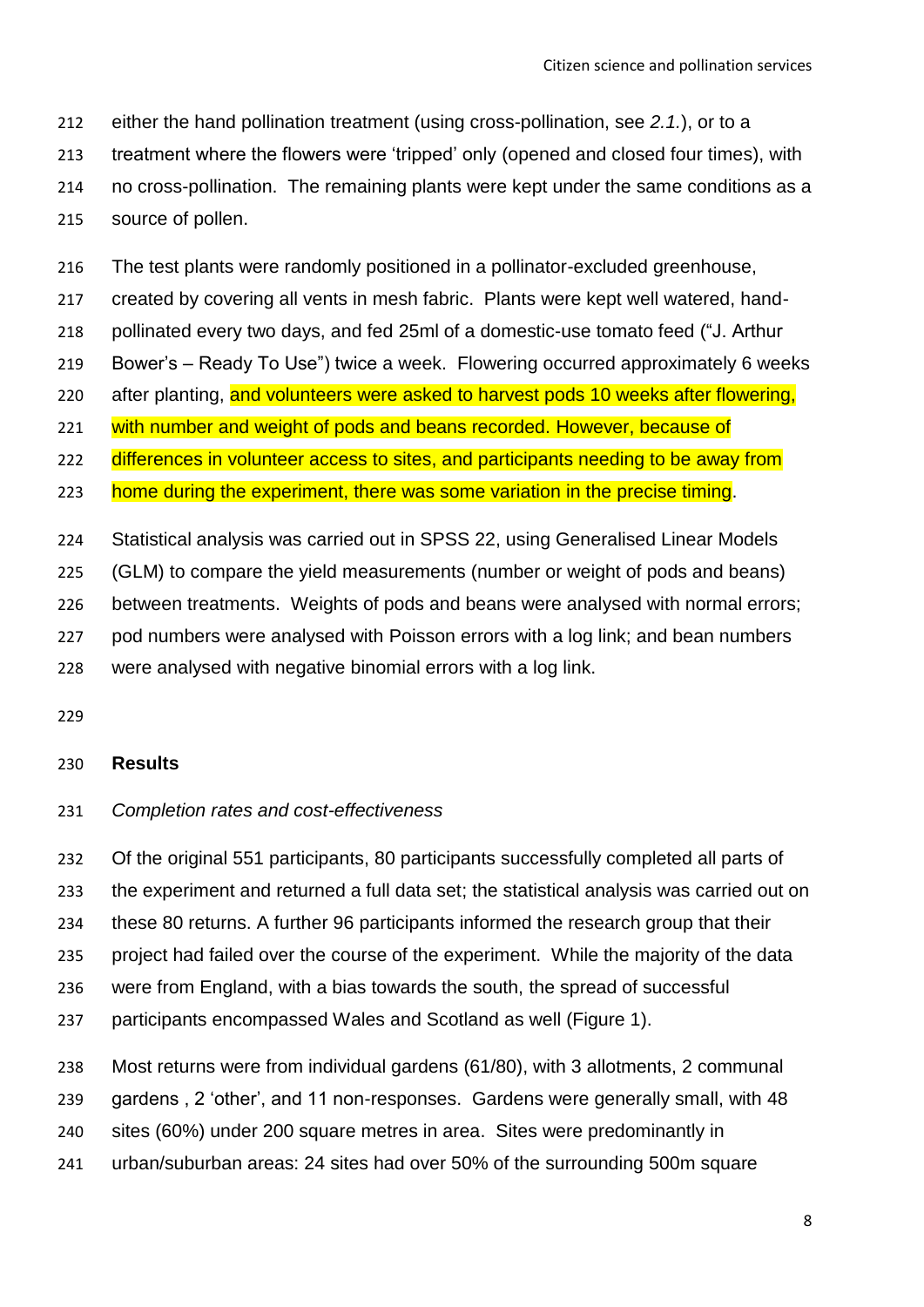- 242 classified as private gardens, 32 sites with 25 % 50% of surroundings as private 243 gardens, and 22 sites with <25% of surroundings as private gardens.
- 244 The most common reported reasons for failure to return data were failed germination
- 245 of the seeds, or loss of plants to pests, or because the participants forgot to water
- 246 them. Flower visitor observations and robbing counts proved to be difficult for
- 247 participants to complete, with low visitor numbers, and difficulty identifying and
- 248 keeping track of robbed flowers commonly reported; the poor response meant these
- 249 results were therefore not included in this analysis.
- 250 Excluding staff time, the project cost £2500 to run in 2013; with most of that cost
- 251 taken up by printing (£431), postage (£500), the cost of the netting (£468), and
- 252 membership of the SurveyMonkey website (£200) for online collection of responses.
- 253 This equates to £31 per set of useable data.

#### 254 *Is there a pollination deficit?*

255 Analysis of results of the citizen science study showed that only the treatment

- 256 applied (netted, local, or hand-pollinated) was a significant factor influencing the total
- 257 number of pods ( $\chi^2$ <sub>2</sub> = 26.8, p = <0.001, Figure 2a), number of beans ( $\chi^2$ <sub>2</sub> = 41.5, p =
- 258  $\leq$  0.001, Figure 2b), or weight of beans ( $\chi^2$ <sub>2</sub> = 23.4, p =  $\lt$ 0.001, Figure 2d) produced
- 259 by the experimental plants. The total weight of pods produced by each experimental
- 260 plants was significantly influenced by treatment ( $\chi^2$ <sub>2</sub> = 25.4, p = <0.001, Figure 2c),
- 261 and tended to be higher at sites where the participant was growing additional *V. faba*
- 262  $(x^2$ <sub>3</sub> = 10.5, p = 0.015; Figure 3).
- 263 Post-hoc pairwise comparison through the GLM interface, with local pollination
- 264 dummy coded as the reference group, showed the same effect of treatment on all
- 265 yield measures. Netted plants produced significantly fewer pods (Wald  $\chi^2$ <sub>1</sub> = 24.8, p=
- 266 <0.001), fewer beans (Wald  $\chi^2$ <sub>1</sub> = 36.0, p = 0.001), a lower total weight of pods (Wald
- 267  $\chi^2$ <sub>1</sub> = 21.0, p = 0.001), and a lower total weight of beans (Wald  $\chi^2$ <sub>1</sub> = 18.4, p = 0.001)
- 268 than the local pollinated plants. Hand-pollinated plants did not produce significantly
- 269 different numbers of pods (Wald  $\chi^2$ <sub>1</sub> = 0.98, p = 0.382); numbers of beans (Wald  $\chi^2$ <sub>1</sub> =
- 270 0.634, p = 0.426); total weights of pods (Wald  $\chi^2$ <sub>1</sub> = 0.228, p = 0.633); or total weights
- 271 of beans (Wald  $\chi^2$ <sub>1</sub> = 0.052, p = 0.820) compared to the local pollinated plants.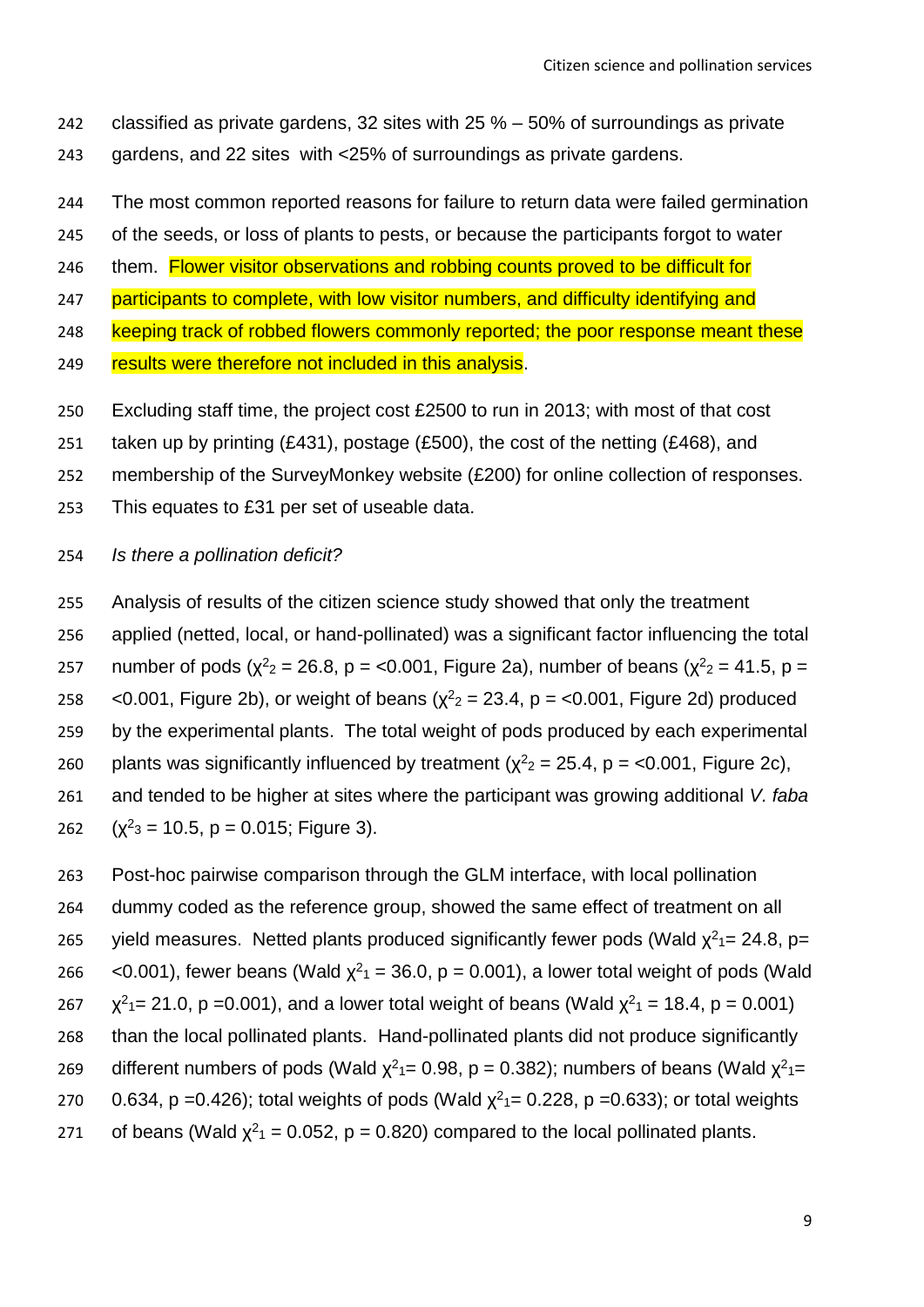- There was no difference between the average weight of the individual beans
- produced by the local pollinated plants and beans from either the netted plants (Wald
- 274  $\chi^2$ <sub>1</sub>=0.089, p=0.765) or the hand-pollinated plants (Wald  $\chi^2$ <sub>1</sub>=0.029, p=0.864).
- Individual beans were lighter from plants where the period between first flowering

276 and harvest was longer (Wald  $\chi^2$ <sub>1</sub> = 4.01, p=0.045).

*Hand pollination method comparison*

Pods and beans were successfully harvested from the plants under both hand

- pollination treatments (tripped or cross-pollinated). There was no significant
- difference found between any of the yield measurements comparing tripped plants
- 281 with cross-pollinated plants (number of pods:  $\chi^2$ <sub>1</sub> = 0.005, p = 0.942; number of
- 282 beans:  $\chi^2$ <sub>1</sub> = 0.006, p = 0.938; weight of pods: :  $\chi^2$ <sub>1</sub> = 0.006, p = 0.936; weight of

283 beans:  $x^2$ <sub>1</sub> = 0.035, p = 0.851).

#### **Discussion**

 The aim of our study was to test whether citizen science can be used to quantify pollination services at a national scale, and if any deficit in pollination can be detected in the UK. Out of the initial 551 volunteers, 176 remained engaged with the project and communicated with the research group over the course of the experiment (173/551 = 32% engagement). Although the rate of successful 291 completion of the experiment was low  $(80/551 = 14.5\%)$ , we nonetheless obtained a large data set from across a large geographic area.

 Long-tongued bumblebees such as *B. hortorum* are the most effective pollinators of *V. faba* flowers (Kendall & Smith, 1975), so if there were an inadequate population of these bees in an area then a pollination deficit in the beans should be observable. Overall, the results of our study suggests that pollination services for *V. faba* are currently not limiting in gardens or allotments in the UK; at least not in this particular year (2014) and when only small numbers of plants are grown. This suggests that the population of long-tongued bees in the experimental areas is sufficient for the provision of the pollination service there. This protocol cannot detect pollination surplus, only whether or not pollination is limiting, and so it cannot reveal how close we may be to a pollination deficit. Detailed observation of flower visitors, as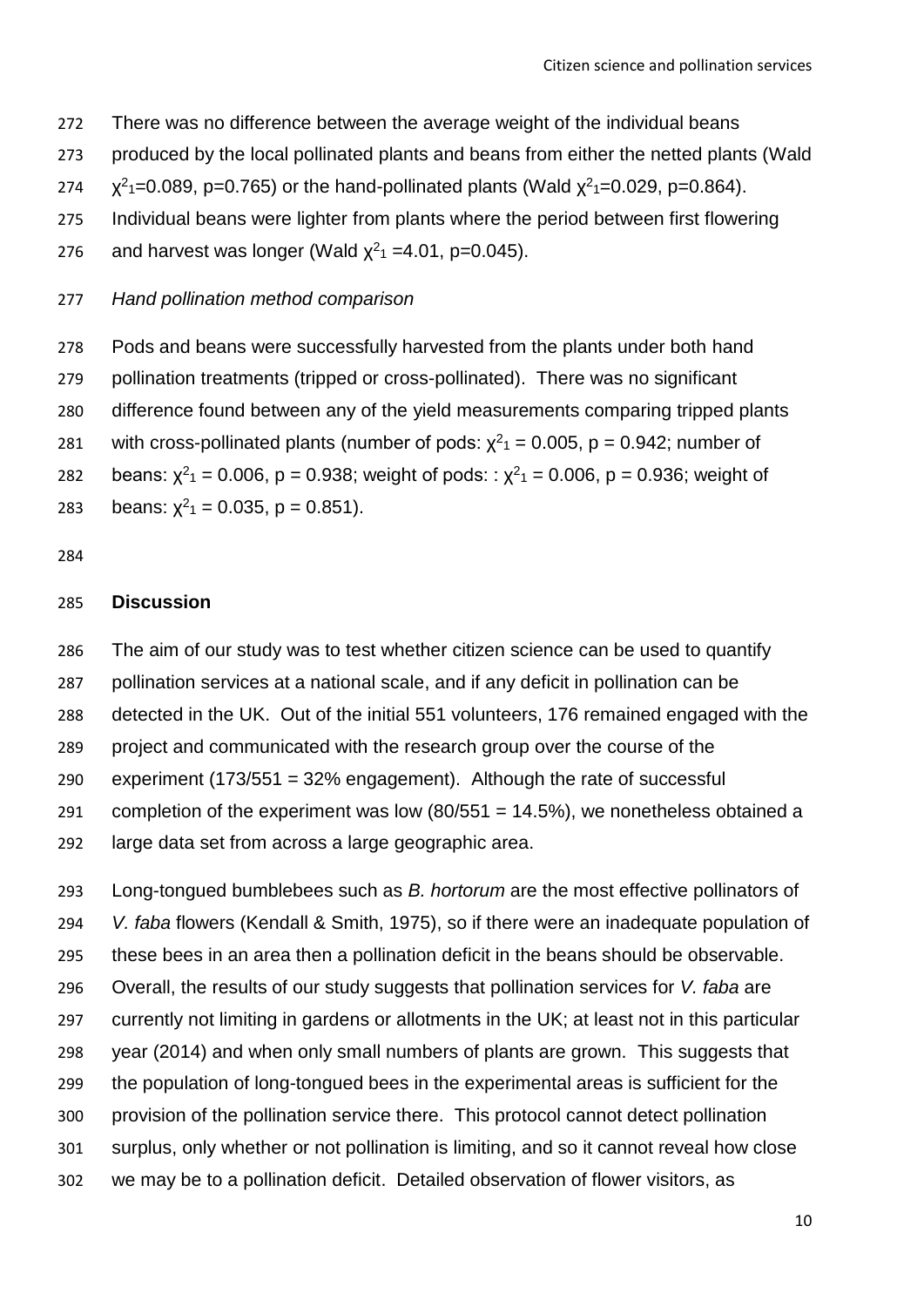undertaken by Garratt *et al.* (2014), might partly provide such data, but this study's methodology was not designed for this sort of observation, and there is a risk of losing volunteer engagement on additional tasks that require a large time investment. Continuation of data collection over multiple years would allow for trends to be tracked and we would expect sporadic local deficits to precede broader national patterns.

 The major significant factor affecting all measurements of bean yield was the treatment applied: excluding pollinators from access to the bean flowers resulted in significantly lower measures of yield than yields from plants which received pollination effort (either hand-pollinated, or provided by the local insects). That is the same pattern shown by Garratt *et al.* (2014) in agricultural field-manipulations of *V. faba*, and by earlier work by Free in crop fields (Free, 1966). However, Free & Williams (1976) showed an improvement of yield with hand-pollination compared to local pollination, which neither our results nor those of (Garratt *et al.*, 2014) indicated. It is possible that pollination is not a limiting factor in garden sites; the sites are quite small, the plants were not densely clustered, and pollinator populations may be higher in urban areas compared to farmland (Owen, 1991; Goulson *et al.*, 2002, 2010; Osborne *et al.*, 2008; Ahrné *et al.*, 2009; Samnegård *et* 

*al.*, 2011).

 The protocol is not able to differentiate between beans that have set as a result of cross-pollination or by tripping by insect visitors. Average weights of beans produced under each treatment are the same (with the only significant effect on individual bean weight being later harvest dates, when the beans would have started to dry out). It would be possible to identify cross-pollination compared to selfing by genetic analysis, or infer it by more detailed observation of the behaviour of flower visitors (similar to Garratt *et al.,* 2014), but both of these are expensive and labour-intensive, and unsuitable for a Citizen science study on this scale.

 The weight of pods was shown to be lower on those sites that were *not* also growing extra *V. faba* plants. Additional plants may attract more pollinators to the site, but since we found no evidence for pollinator limitation this seems unlikely to be the explanation, and this effect was seen when considering all plants in an experimental site, including the netted control. It seems more likely that participants who were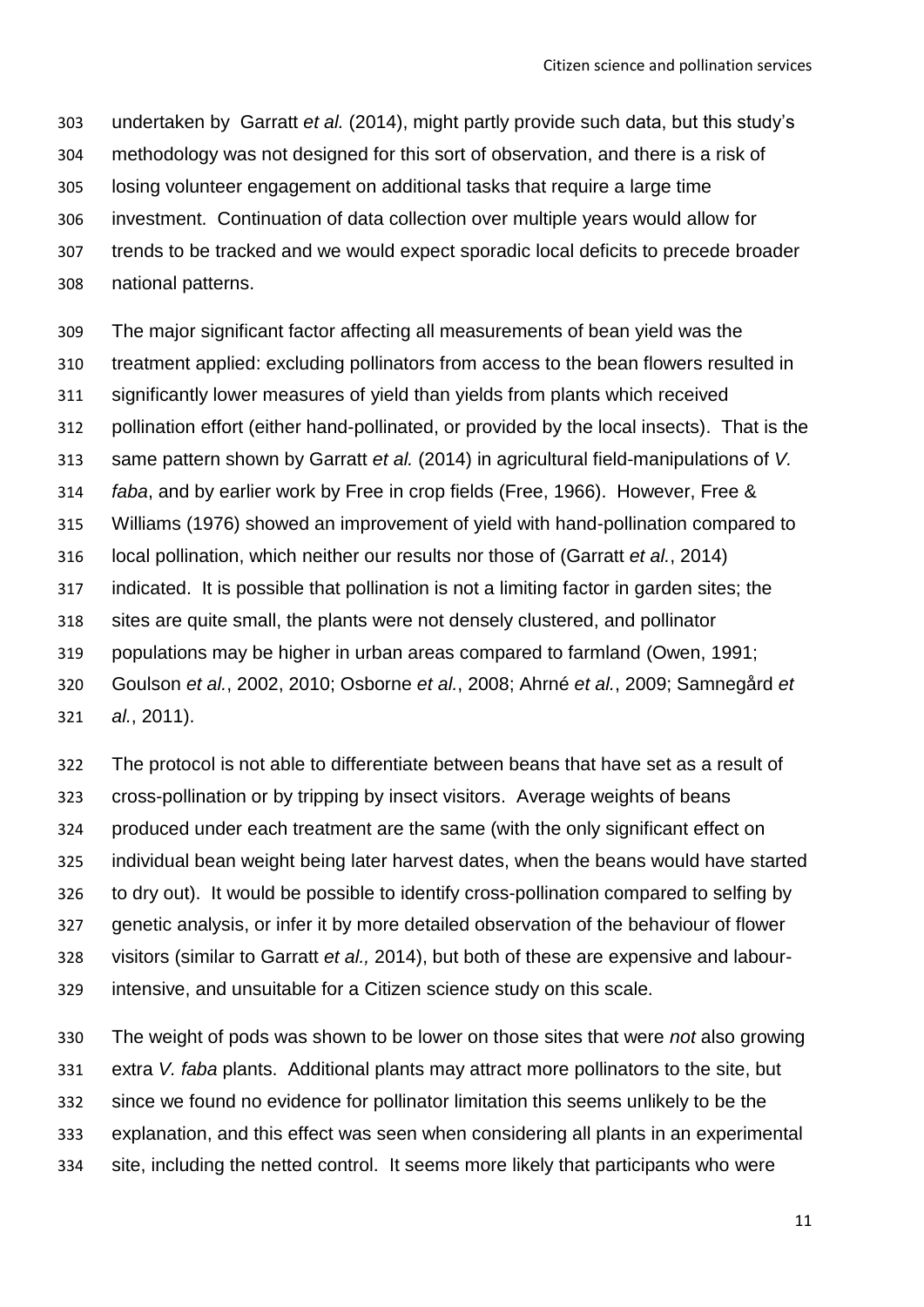already experienced at growing *V.faba,* and so had additional plants on site, were better at avoiding or compensating for horticultural problems that arose during the study. This raises the possibility that the gardening experience of the participants may have a direct effect on results. More experienced gardeners will be more aware of plant health and watering requirements in changing weather conditions which may then improve the weight of pods produced; however this should apply equally across treatments, and so not mask differences between treatments.

#### *Improvements to study design*

 As there was no difference in the resulting yield of beans (pods or seeds) shown between the methods of hand-pollination (tripping, or manual cross-pollinating) in this variety of *V.faba*, the protocol can be updated for future phases to use the 'tripping' method. This involves less handling of the flowers overall, and does not need participants to take apart spare flowers for pollen; thus simplifying the experiment and reducing the number of plants needed.

 Based on participant feedback, future phases of the project will be adjusted to reduce common problems encountered. Larger pots would reduce the risk of plants drying in hot weather or problems with watering, and provide additional stability. The variety of *V. faba* was appropriate. More detailed pest-control information will also be provided in addition to the other printed materials.

 Targeting experienced gardeners may provide a better rate of return. Assessing the experience of gardeners by questionnaire, or deliberately recruiting volunteers from a community of gardeners, may help to make plant care more consistent.

 Recruitment of volunteers via gardening web sites or magazines could be beneficial in this. In addition, given how rapid sign-up was achieved, it would be possible to do a second selection within the initial sign-ups to future phases to improve the spread of the geographical coverage and reduce the clustering around the South of

England.

*Use of "Bees 'n Beans" as a monitoring scheme*

 This study has shown that it is possible to recruit volunteers to conduct a simple experiment to measure pollination services, using citizen science to gather data on geographical scales that would be vastly more costly to achieve with professional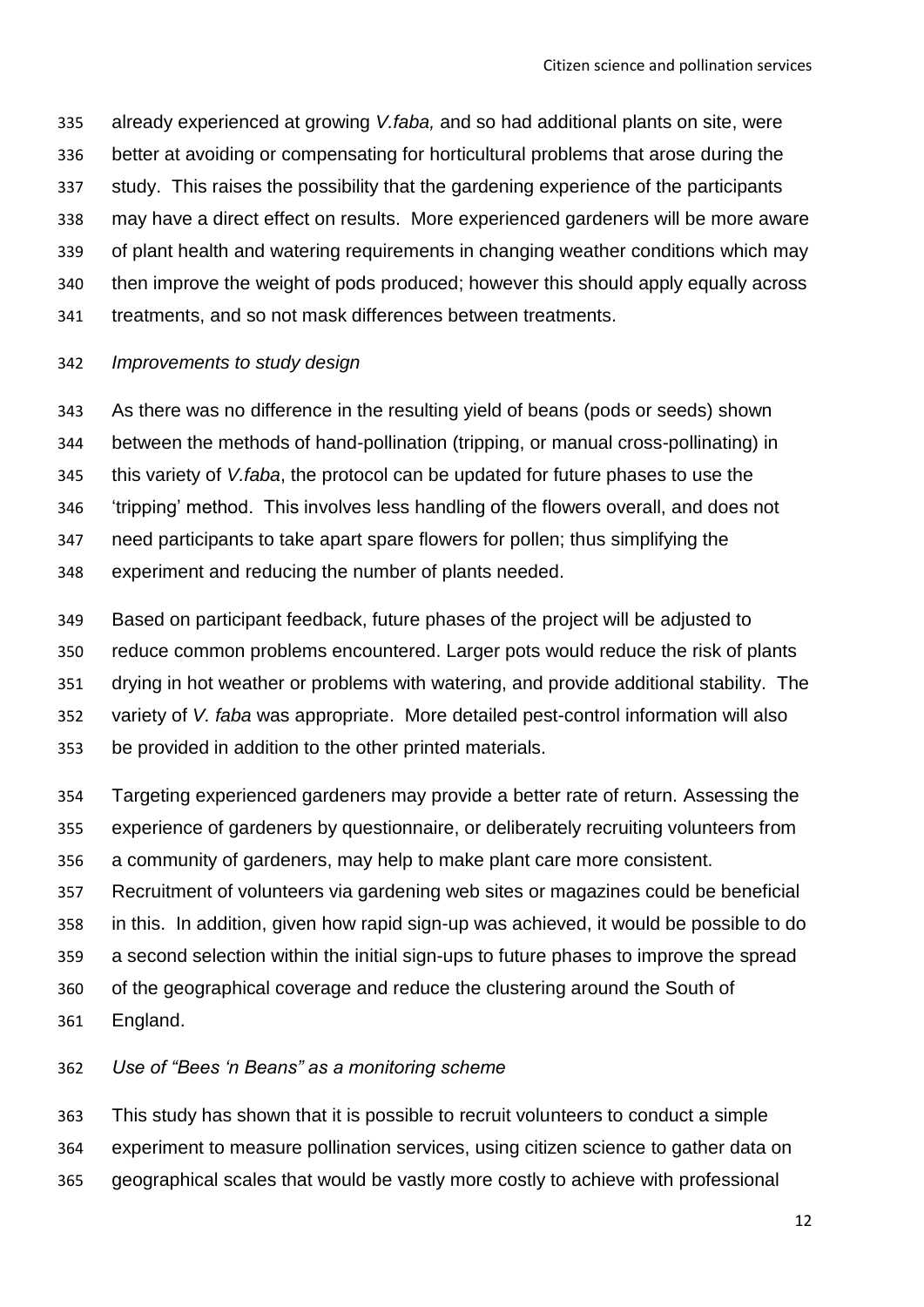scientists (Dickinson *et al.*, 2010). With the release of the new National Pollinator Strategy in the UK (Defra, 2014), and the specific inclusion of an action to develop monitoring schemes for pollinators / pollination, this project is of particular potential importance.

The effectiveness of Citizen science schemes at engaging a population of recorders

on a large scale when established can be seen in the engagement success shown in

the Great Sunflower Project (Oberhauser & LeBuhn, 2012), and the Urban

Pollination Project (Potter & LeBuhn, 2015). The success of both projects in

recruiting volunteers to participate illustrates the potential of such citizen science

protocols to gather useful data

 Even with the relatively low rate of return of complete data sets from this first phase, the volume of data obtained for the cost expended is high (roughly £31.25 per successful return), and could be improved with more targeted recruitment, and some modification to the protocol. This does not include the staff time cost of handing, data curation and analysis, as this was carried out as part of PhD research; if the study were to be continued beyond this, further methods for funding the project would have to be found. However, much of the existing set up can be re-used (the website, surveys, and instruction sheets), improving spend efficiency in subsequent years.

 The approach could readily be extended to other plants dependent on different pollinator guilds, and with targeted recruitment of farmers or those living in rural areas it could be extended to assess rural pollination services. We therefore 388 suggest that this protocol could form a basis for a large-scale, long-term, cost- effective monitoring scheme, addressing an urgent and well-recognized need for systematic data collection on pollination service provision.

#### **Acknowledgements**

 We thank Leila Simpson for help with volunteer management, and assistance with plant growth and hand-pollination. Rob Fowler provided advice on statistical analysis. This work was supported by a "Sparking Impact" award from BBSRC.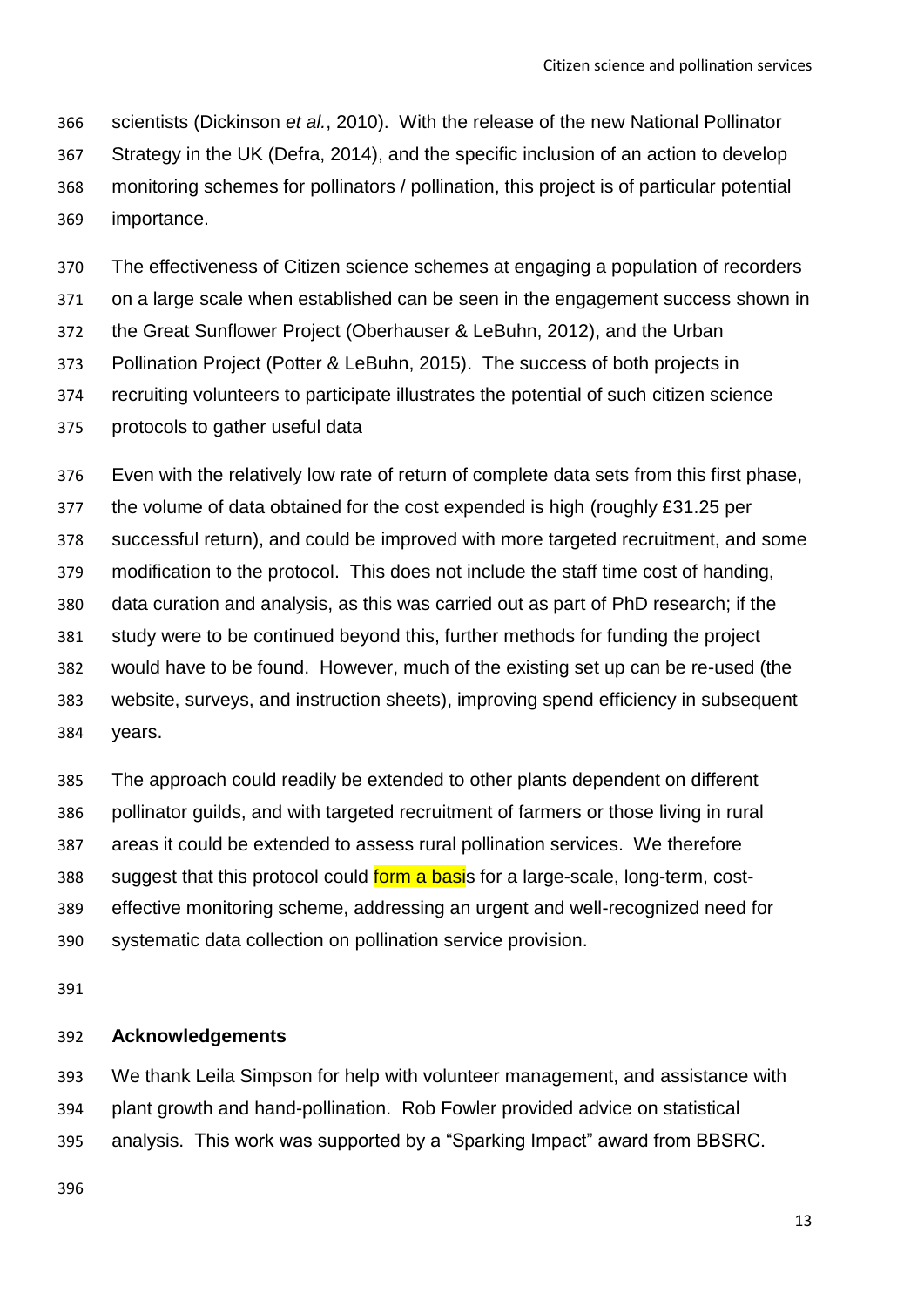# **Contribution of authors**

- Project design, data collection, analysis and paper writing by L.J.Birkin, with advice
- on all sections, editing and supervision by D. Goulson.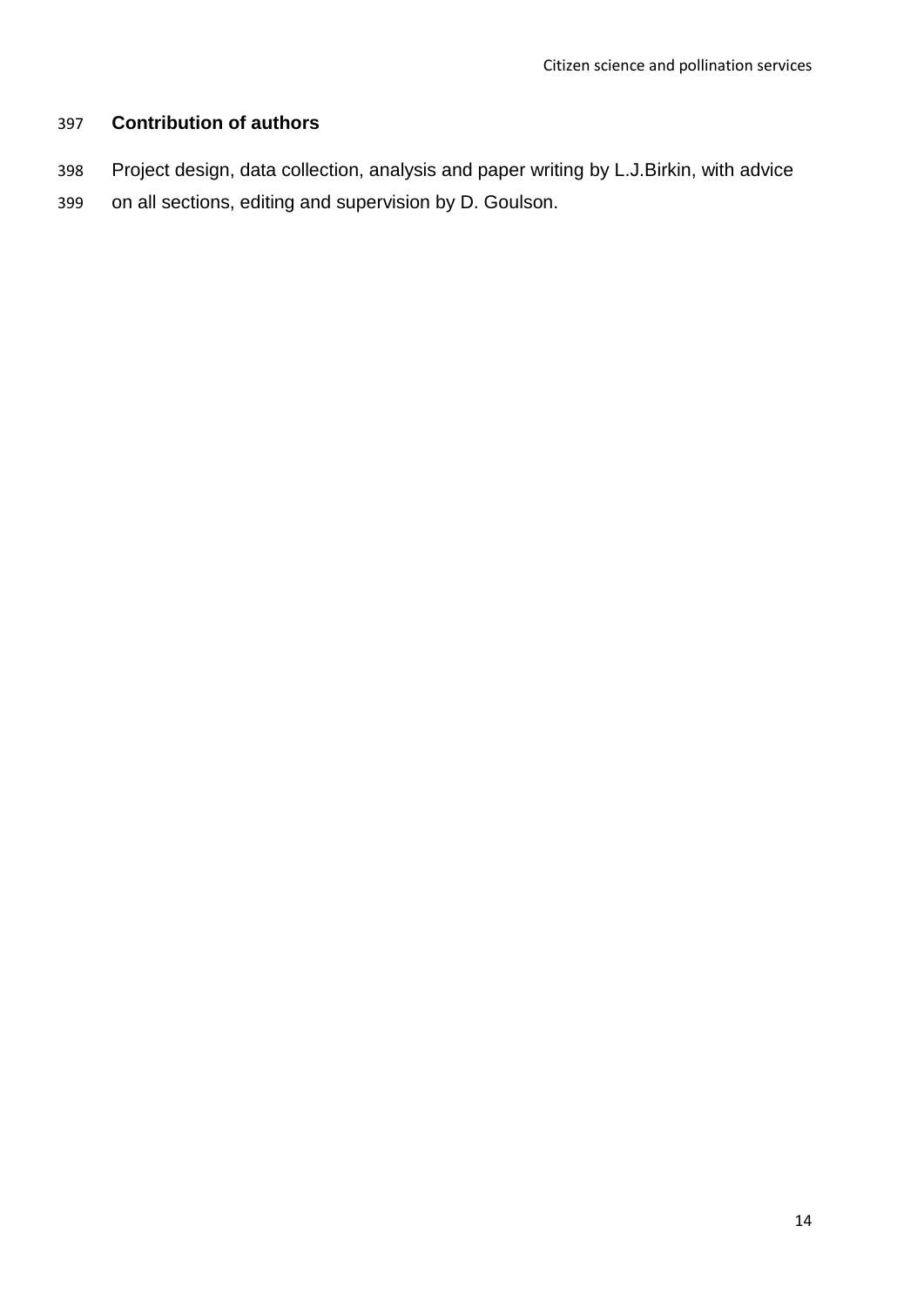#### References

- Ahrné, K., Bengtsson, J. & Elmqvist, T. (2009) Bumble Bees (Bombus spp) along a Gradient of
- Increasing Urbanization. *PLoS ONE*, **4**, e5574.
- Bateman, I.J., Harwood, A.R., Mace, G.M., Watson, R.T., Abson, D.J., Andrews, B., *et al.* (2013)
- Bringing Ecosystem Services into Economic Decision-Making: Land Use in the United Kingdom.
- *Science*, **341**, 45–50.
- Costanza, R., Arge, R. d', Groot, R. de, Farber, S., Grasso, M., Hannon, B., *et al.* (1997) The value of
- the world's ecosystem services and natural capital. *, Published online: 15 May 1997; |*
- *doi:10.1038/387253a0*, **387**, 253–260.
- Cussans, J., Goulson, D., Sanderson, R., Goffe, L., Darvill, B. & Osborne, J.L. (2010) Two Bee-Pollinated
- Plant Species Show Higher Seed Production when Grown in Gardens Compared to Arable Farmland. *PLoS ONE*, **5**, e11753.
- Davies, L., Kwiatkowski, L., Gaston, K.J., Beck, H., Brett, H., Batty, M., *et al.* (2011) *NEA Chapter 10:*
- *Urban*. The UK National Ecosystem Assessment Technical Report. UK National Ecosystem
- Assessment. UNEP-WCMC, Cambridge.
- Defra. (2014) National pollinator strategy: for bees and other pollinators in England Publications -
- GOV.UK [WWW Document]. URL https://www.gov.uk/government/publications/national-pollinator-
- strategy-for-bees-and-other-pollinators-in-england [accessed on 2014].
- Dickinson, J.L., Zuckerberg, B. & Bonter, D.N. (2010) Citizen science as an Ecological Research Tool:
- Challenges and Benefits. *Annual Review of Ecology, Evolution, and Systematics*, **41**, 149–172.
- Dicks, L.V., Abrahams, A., Atkinson, J., Biesmeijer, J., Bourn, N., Brown, C., *et al.* (2013) Identifying

 key knowledge needs for evidence-based conservation of wild insect pollinators: a collaborative cross-sectoral exercise. *Insect Conservation and Diversity*, **6**, 435–446.

- Dougherty, L.R. & Shuker, D.M. (2014) Precopulatory sexual selection in the seed bug Lygaeus
- equestris: a comparison of choice and no-choice paradigms. *Animal Behaviour*, **89**, 207–214.
- Drayner, J.M. (1959) Self- and cross-fertility in field beans ( Vicia faba Linn.). *The Journal of*
- *Agricultural Science*, **53**, 387–403.
- Free, J.B. (1966) The pollination requirements of broad beans and field beans ( Vicia faba). *The*
- *Journal of Agricultural Science*, **66**, 395–397.
- Free, J.B. & Williams, I.H. (1976) Pollination as a factor limiting the yield of field beans ( Vicia faba L.). *The Journal of Agricultural Science*, **87**, 395–399.
- Gallai, N., Salles, J.-M., Settele, J. & Vaissière, B.E. (2009) Economic valuation of the vulnerability of
- world agriculture confronted with pollinator decline. *Ecological Economics*, **68**, 810–821.
- Garratt, M.P.D., Coston, D.J., Truslove, C.L., Lappage, M.G., Polce, C., Dean, R., *et al.* (2014) The
- identity of crop pollinators helps target conservation for improved ecosystem services. *Biological Conservation*, **169**, 128–135.
- Ghazoul, J. (2005) Buzziness as usual? Questioning the global pollination crisis. *Trends in ecology & evolution*, **20**, 367–373.
- Goulson, D., Hughes, W., Derwent, L. & Stout, J. (2002) Colony growth of the bumblebee, Bombus
- terrestris, in improved and conventional agricultural and suburban habitats. *Oecologia*, **130**, 267– 273.
- Goulson, D., Lepais, O., O'Connor, S., Osborne, J.L., Sanderson, R.A., Cussans, J., *et al.* (2010) Effects
- of land use at a landscape scale on bumblebee nest density and survival. *Journal of Applied Ecology*, **47**, 1207–1215.
- Haines-Young, R. & Potschin, M. (2010) The links between biodiversity, ecosystem services and
- human well-being. In *Ecosystem Ecology*, Ecological Reviews.

 Hanna, A.S. & Lawes, D.A. (1967) Studies on pollination and fertilization in the field bean (Vicia faba L.). *Annals of Applied Biology*, **59**, 289–295.

- Jauker, F. & Wolters, V. (2008) Hover flies are efficient pollinators of oilseed rape. *Oecologia*, **156**, 819–823.
- Kendall, D.A. & Smith, B.D. (1975) The Pollinating Efficiency of Honeybee and Bumblebee Visits to
- Field Bean Flowers (Vicia faba L.). *Journal of Applied Ecology*, **12**, 709–717.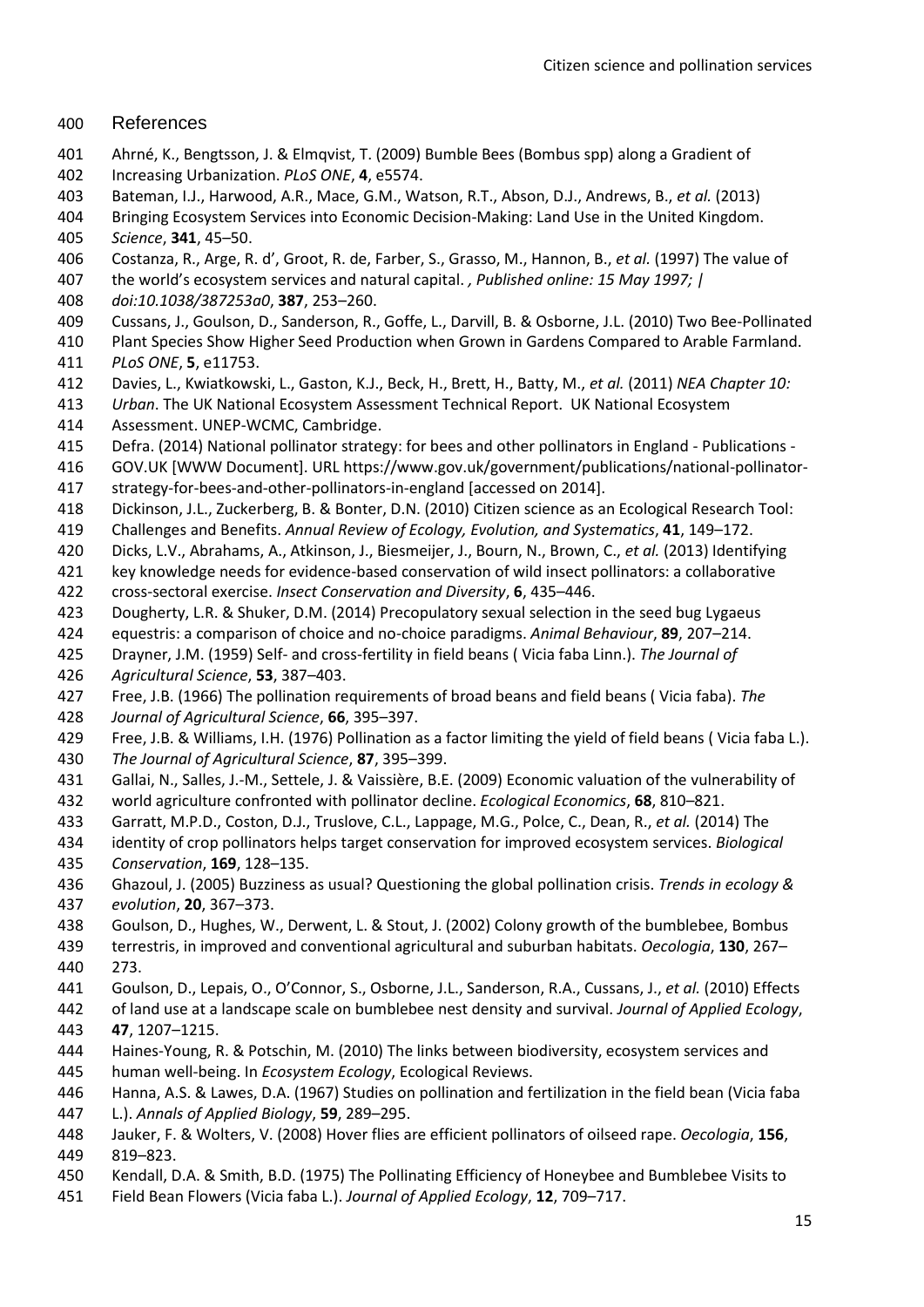- Klein, A.-M., Vaissière, B.E., Cane, J.H., Steffan-Dewenter, I., Cunningham, S.A., Kremen, C., *et al.*
- (2007) Importance of pollinators in changing landscapes for world crops. *Proceedings of the Royal Society B: Biological Sciences*, **274**, 303–313.
- Kremen, C., Ullman, K.S. & Thorp, R.W. (2011) Evaluating the Quality of Citizen-Scientist Data on Pollinator Communities. *Conservation Biology*, **25**, 607–617.
- Kremen, C., Williams, N.M., Aizen, M.A., Gemmill-Herren, B., LeBuhn, G., Minckley, R., *et al.* (2007)
- Pollination and other ecosystem services produced by mobile organisms: a conceptual framework
- for the effects of land-use change. *Ecology letters*, **10**, 299–314.
- Mackechnie, C., Maskell, L., Norton, L. & Roy, D. (2011) The role of "Big Society" in monitoring the
- state of the natural environment. *Journal of Environmental Monitoring*, **13**, 2687.
- Oberhauser, K. & LeBuhn, G. (2012) Insects and plants: engaging undergraduates in authentic
- research through citizen science. *Frontiers in Ecology and the Environment*, **10**, 318–320.
- Osborne, J.L., Martin, A.P., Shortall, C.R., Todd, A.D., Goulson, D., Knight, M.E., *et al.* (2008)
- Quantifying and comparing bumblebee nest densities in gardens and countryside habitats. *Journal of Applied Ecology*, **45**, 784–792.
- Owen, J. (1991) *The Ecology of a Garden. The First Fifteen Years*. Cambridge University Press.
- Potter, A. & LeBuhn, G. (2015) Pollination service to urban agriculture in San Francisco, CA. *Urban Ecosystems*, 1–9.
- Roy, H.E., Pocock, M.J.O., Preston, C.D., Roy, D.B., Savage, J., Tweddle, J.C., *et al.* (2012)
- Understanding citizen science and environmental monitoring: final report on behalf of UK
- Environmental Observation Framework [WWW Document]. URL
- http://www.ukeof.org.uk/documents/understanding-citizen-science.pdf [accessed on 2012].
- Samnegård, U., Persson, A.S. & Smith, H.G. (2011) Gardens benefit bees and enhance pollination in intensively managed farmland. *Biological Conservation*, **144**, 2602–2606.
- Schmeller, D.S., Henry, P.-Y., Julliard, R., Gruber, B., Clobert, J., Dziock, F., *et al.* (2009) Advantages of
- Volunteer-Based Biodiversity Monitoring in Europe. *Conservation Biology*, **23**, 307–316.
- Silvertown, J. (2009) A new dawn for citizen science. *Trends in Ecology & Evolution*, **24**, 467–471.
- Smith, P., Ashmore, M., Black, H., Burgess, P., Evans, C., Hails, R., *et al.* (2011) *NEA Chapter 14:*
- *Regulating Services*. UNEP-WCMC, Cambridge.
- Steffan-Dewenter, I., Potts, S.G. & Packer, L. (2005) Pollinator diversity and crop pollination services
- are at risk. *Trends in ecology & evolution*, **20**, 651–652; author reply 652–653.
- Vanbergen, A.J., Heard, M.S., Breeze, T.D., Potts, S.G. & Hanley, N. (2014) *Status and value of*
- *pollinators and pollination services - A report for the Department for Environment, Food and Rural Affairs* ( No. Defra Contract number: PH0514).
- Westphal, C., Bommarco, R., Carré, G., Lamborn, E., Morison, N., Petanidou, T., *et al.* (2008)
- Measuring bee diversity in different european habitats and biogeographical regions. *Ecological Monographs*, **78**, 653–671.
- WHO. (2014) Global Health Observatory Data Repository [WWW Document]. *WHO*. URL
- 490 http://www.who.int/gho/urban\_health/situation\_trends/urban\_population\_growth\_text/en/ [accessed on 2014].
- Winfree, R., Gross, B.J. & Kremen, C. (2011) Valuing pollination services to agriculture. *Ecological Economics*, **71**, 80–88.
- 
- 
- 
- 
- 
-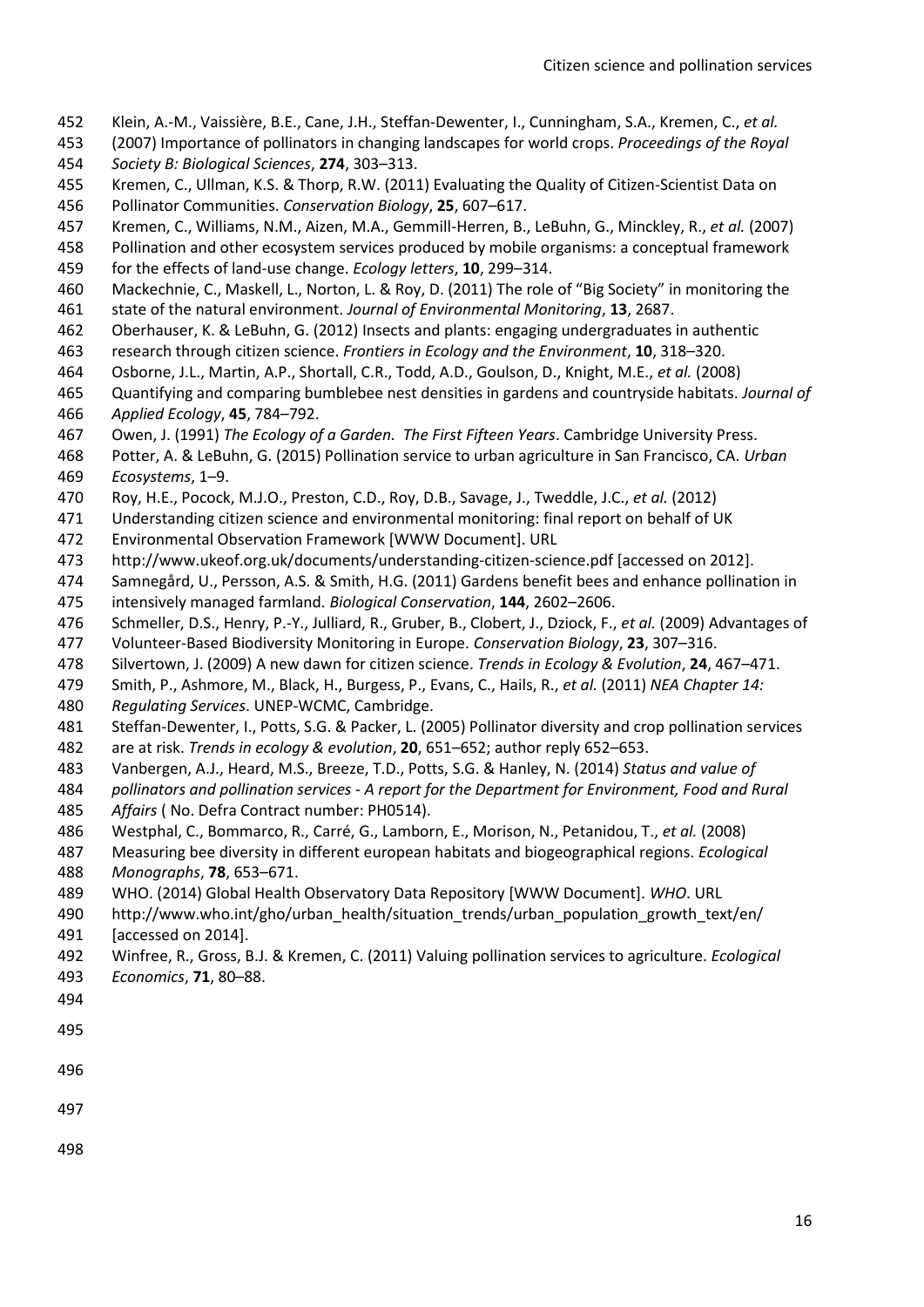- 499 **Table 1:** Factors included in the GLMs for *V. faba* yields from *"Bees 'n Beans"*
- 500 returns.

| Factor/covariate          | <b>Measurement</b>                                      |
|---------------------------|---------------------------------------------------------|
| <b>Treatment Category</b> | Local pollinated / netted / hand-pollinated             |
| Size of garden /          | ln m2                                                   |
| allotment                 |                                                         |
| Latitude                  | Latitude of site postcode                               |
| Location type             | Garden: Individual                                      |
|                           | Garden: Communal                                        |
|                           | Allotment                                               |
|                           | Other                                                   |
| Area of surrounding       | Area of gardens in the surrounding 500m circle          |
| gardens                   |                                                         |
| <b>Extra Beans Grown</b>  | Were additional broad beans grown on site?              |
|                           | Yes; no flowering overlap                               |
|                           | Yes; flowering overlap                                  |
|                           | <b>No</b>                                               |
| Flowering vs. Harvest     | Days between first flowering time, and date of harvest. |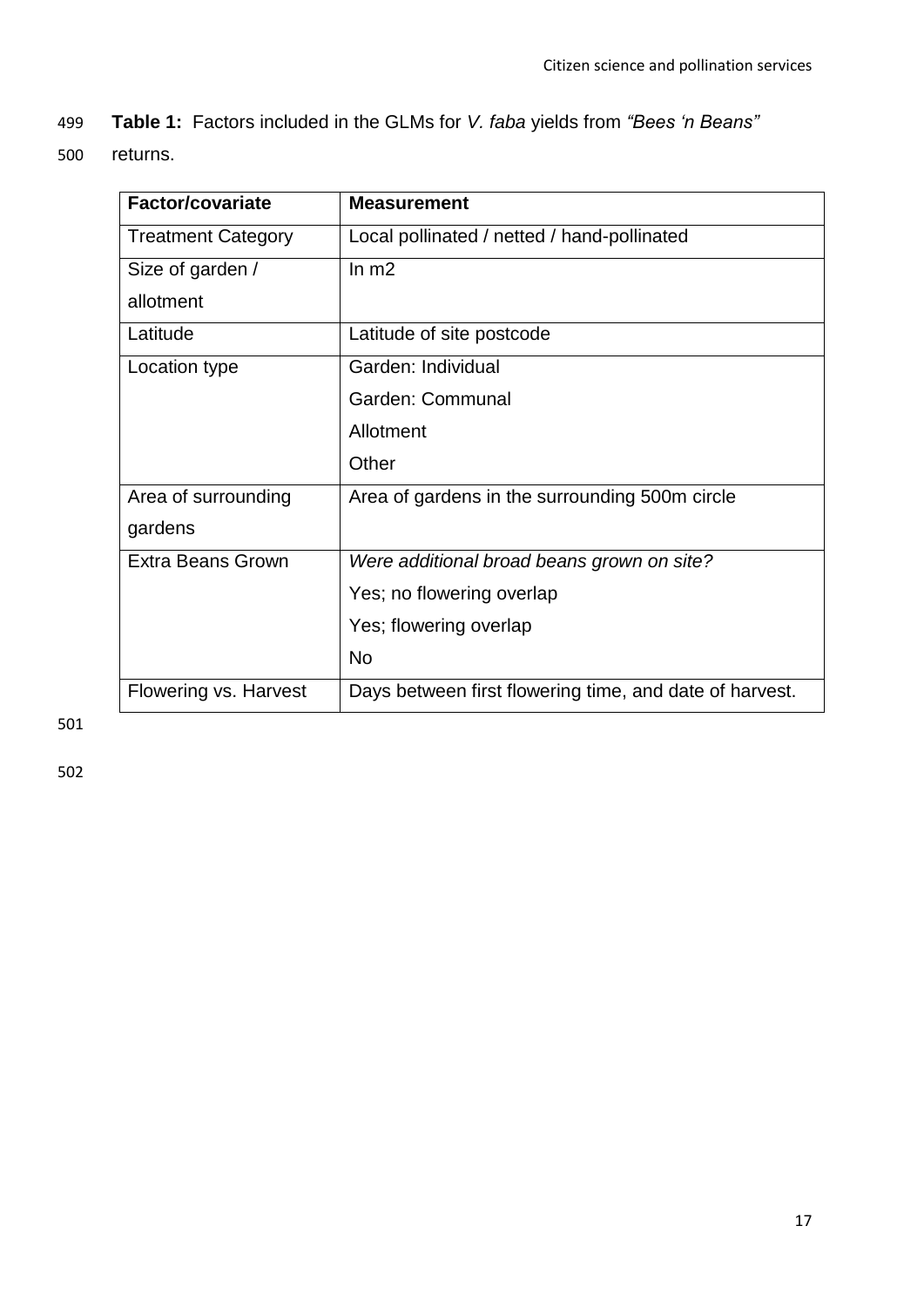

Figure 1: Location of completed returns (n=80) from *Bees 'n Beans*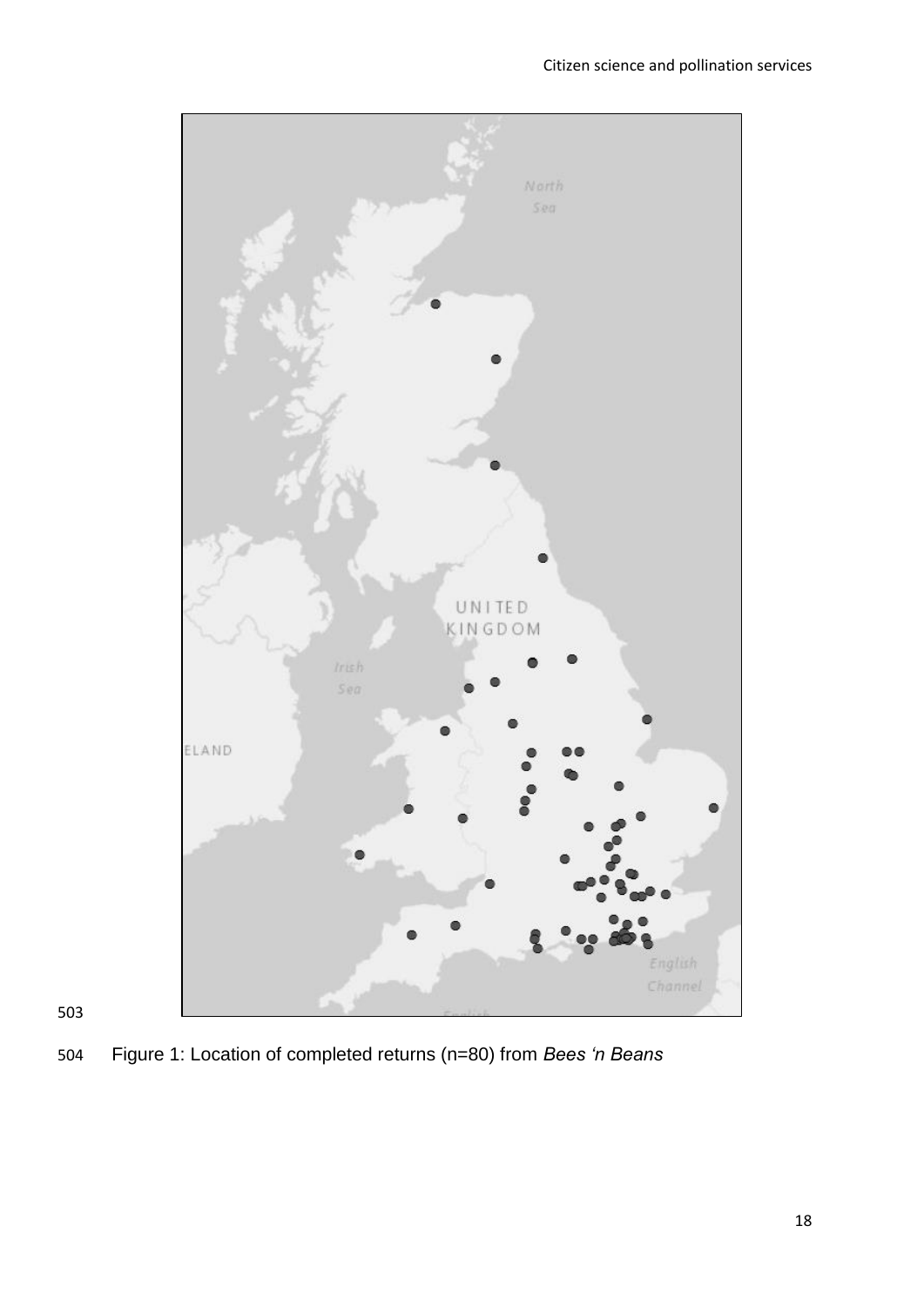

 Figure 2: Number of pods (a), number of beans (b), weight of pods (c), and weight of beans (d) produced by experimental plants, compared across Treatment Categories. The difference between treatments was highly significant in all four cases (p<0.001) 510 and post hoc tests revealed 'local' yields were significantly different from 'netted' but 511 not from 'hand'.